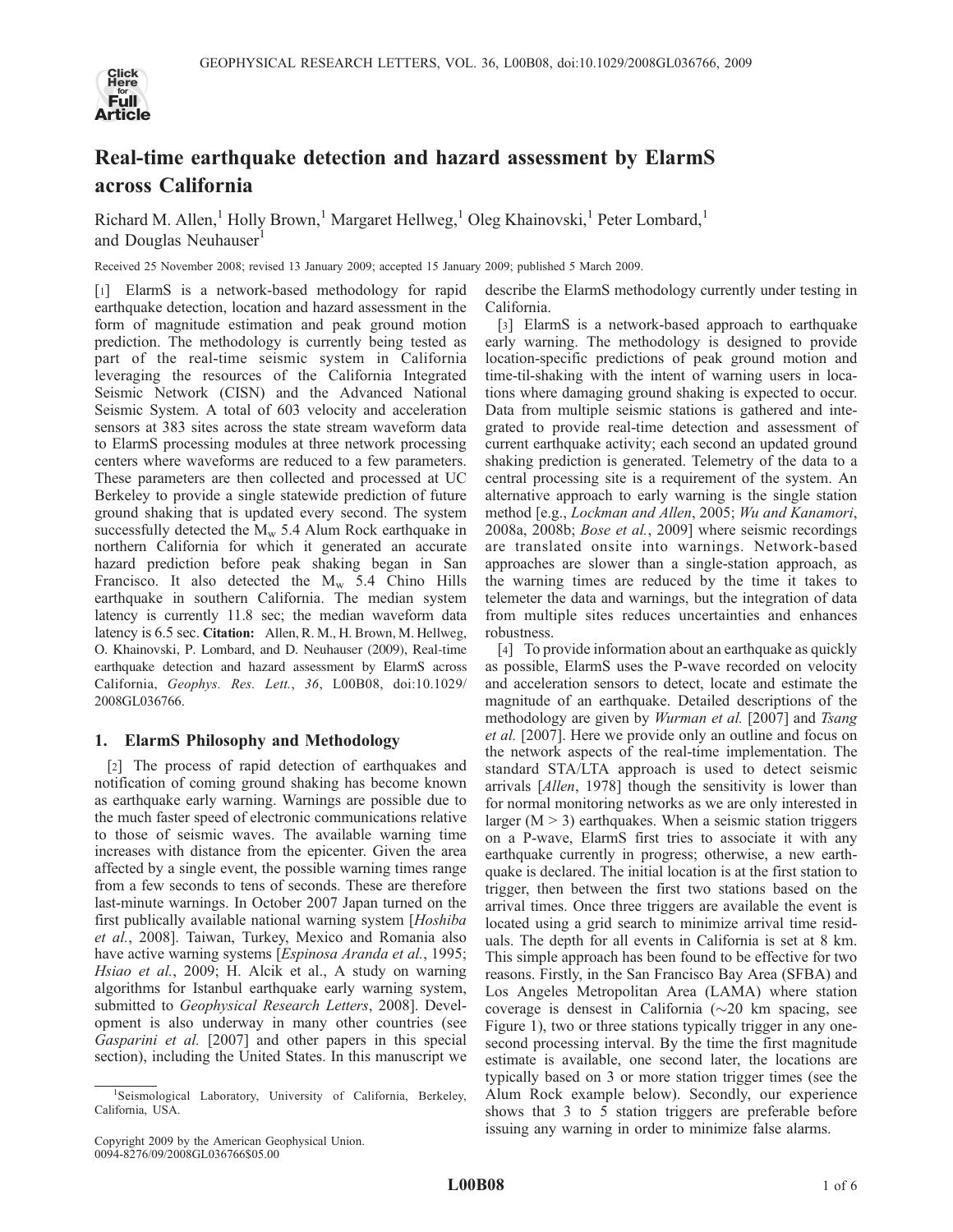

Figure 1. (a) Map of the stations currently integrated into the real-time implementation of ElarmS in California. A total of 383 station sites are equipped with a total of 222 broadband velocity instruments (circles) and 381 accelerometers (crosses). The stations are provided by the Berkeley Digital Seismic Network (BK – blue), the Northern California Network (NC – purple) and the National Strong Motion Network (NP – green), the Southern California Seismic Network (CI – orange), and the Anza Network  $(AZ - red)$ . The grey box is explained in the text. (b) Waveform telemetry latency for the seismic networks: the delay between the absolute time of waveform data and when it arrives in the first shared memory region at the network processing center, i.e., at the beginning of the ElarmS processing sequence. Most of this delay is due to data loggers waiting to fill a data packet before sending the data to the network center. (c) Total ElarmS latency: delay between the absolute time of a P-wave trigger and the time stamp of the EVM output file when that trigger has first been integrated into the ElarmS event detection and hazard assessment. This latency includes the waveform latency shown in Figure 1b plus all ElarmS processing and telemetry of WP data from network centers to EVM at Berkeley (see section 2).

[5] The ElarmS magnitude estimate is based on the amplitude and frequency content of the P-wave arrival. The vertical component of all stations is continuously converted into acceleration, velocity, displacement and predominant period using recursive relations [see Allen and Kanamori, 2003; Wu and Kanamori, 2005; Wurman et al., 2007]. Starting 0.5 sec after a P-wave trigger, the maximum amplitude and predominant period is reported every 0.1 sec for a total of 4 sec. For a given trigger from a velocity (or acceleration) instrument, the maximum observed displacement,  $P_d$ , (or velocity,  $P_v$ ) and predominant period,  $\tau_p^{\text{max}}$ , is converted to a magnitude estimate using empirical scaling relations [Tsang et al., 2007; Wurman et al., 2007]. When a higher value is observed later in the 4 sec

window the magnitude estimate from that station is revised. The positive correlations between magnitude and  $\tau_p^{\text{max}}$ , P<sub>d</sub> or  $P_v$  mean that any revision for a single station will be an increase in the magnitude estimate. Magnitude estimates for all triggered stations are averaged at each point in time to provide a single estimate for the event.

[6] The final step is to translate the location and magnitude estimate into peak ground shaking predictions for all locations, and to plot them on a map, the ElarmS-AlertMap. The USGS ShakeMap software [Wald et al., 2005] provides a framework to do this. Ground motion attenuation relations are used to predict the distribution of Peak Ground Velocity (PGV), Peak Ground Acceleration (PGA), and Instrumental Modified Mercalli Intensity (MMI) as a function of the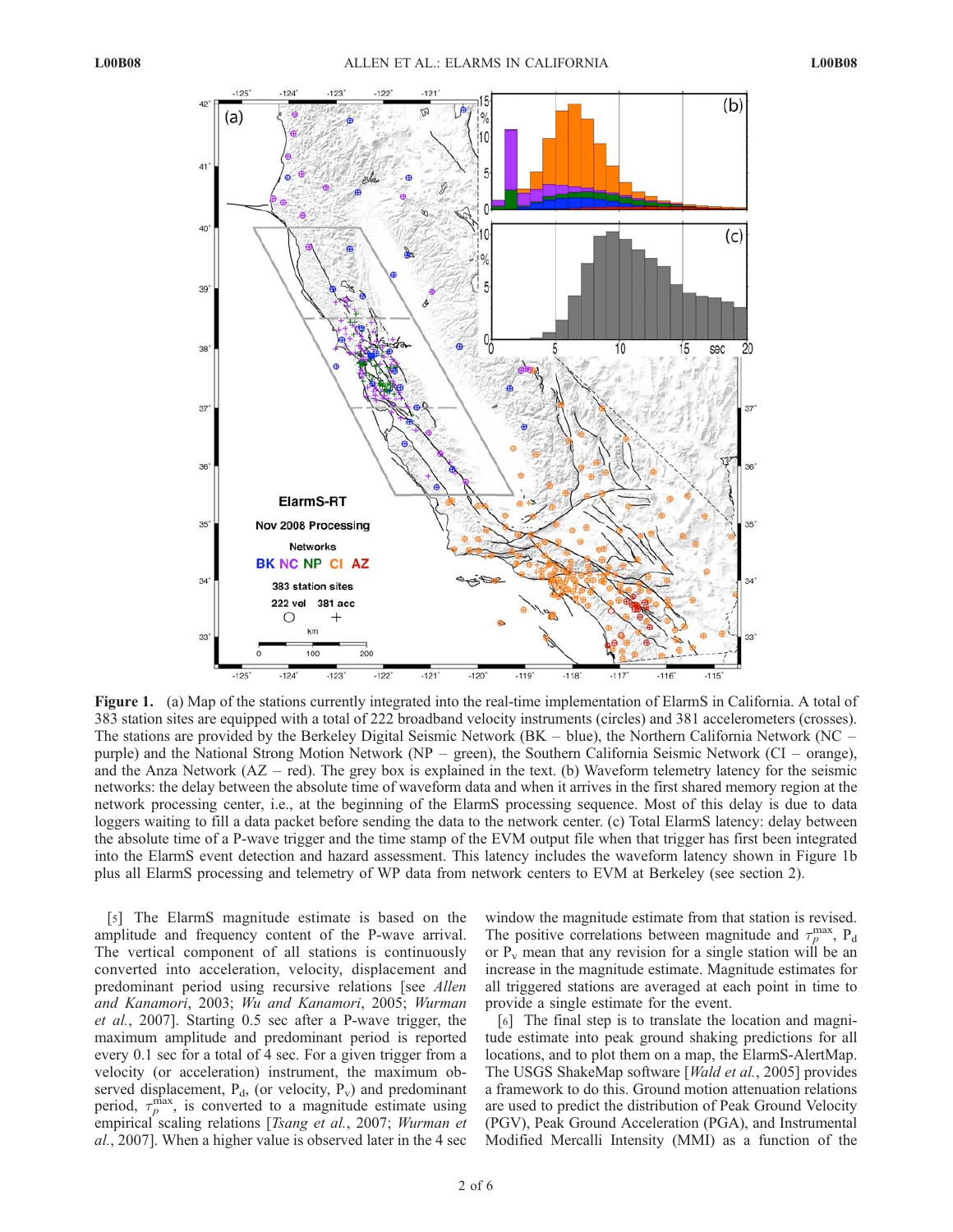location and magnitude with corrections for geology. As observations of PGV and PGA are made at individual stations they are also incorporated into the AlertMap. The initial AlertMap is therefore purely predictive as no PGA and PGV observations have been made. But with time, as PGV and PGA observations are made and incorporated by ElarmS, the AlertMap evolves into a typical ShakeMap, which is primarily a map of observations.

## 2. Real-Time Implementation and Distribution

[7] The ElarmS methodology was developed offline using earthquake records from California, the Pacific Northwest, Japan and Taiwan [Allen and Kanamori, 2003; Olson and Allen, 2005]. The process of porting the methodology to the real-time system of the California Integrated Seismic Network (CISN) began in 2006 as part of a statewide effort to test several early warning methodologies [see *Bose et al.*, 2009; G. Cua et al., Real-time performance of the Virtual Seismologist method in southern California, submitted to Geophysical Research Letters, 2008]. The methodology naturally divides into a waveform processing module (WP) and an event monitoring module (EVM). WP operates on each data channel individually to reduce the seismic waveform to parameters including trigger times,  $P_d$ ,  $P_v$ ,  $\tau_p^{\text{max}}$ , PGV, PGA and signal-to-noise levels. The WP module can therefore be distributed. It currently runs at UC Berkeley processing waveforms from the Berkeley Digital Seismic Network (network code BK), at the USGS Menlo Park processing the Northern California Seismic Network (NC) and some USGS Strong Motion Network (NP) data, and at Caltech/USGS Pasadena processing Southern California Seismic Network (CI), the Anza Network (AZ), and additional NP data. WP output parameters are telemetered to UC Berkeley where a single implementation of the EVM module integrates data from across the state to detect and analyze earthquake occurrence in real-time.

[8] Each second EVM outputs a list of all current earthquakes including their locations, estimated magnitudes, associated triggers and PGA and PGV observations. As this manuscript is being written, the translation of the EVM output into the graphical AlertMaps is not done in real-time, as the process takes more that 1 sec per map frame. Instead, the AlertMaps are generated automatically in the minutes following events of interest, using only data from the realtime EVM output files.

[9] Testing of the real-time implementation of ElarmS in California started in October 2007 when WP and EVM were started at UC Berkeley processing data from 40 stations in northern California belonging to BK and NC. In April 2008 WP started at the USGS Menlo Park incorporating all stations from BK, NC and NP that could be used in northern California. In addition, 15 stations in southern California with direct telemetry to Berkeley were incorporated making a total of 180 stations. In November 2008 WP was initiated at Caltech/USGS Pasadena completing the state-wide coverage. Waveform data from 383 stations (222 velocity instruments and 381 accelerometers) of the BK, NC, NP, CI and AZ networks (Figure 1) are currently processed by WP at the three network centers. WP output parameters are telemetered to a single state-wide EVM at Berkeley. The real-time implementation of ElarmS is now processing all stations in California that can be used by the system.

# 3. ElarmS Performance: Alum Rock Earthquake

[10] The Alum Rock earthquake occurred October 31, 2007 at 03:04:54.8 UTC, 8:04 pm on October  $30^{th}$  local time. The CISN magnitude estimates were  $M_{\rm w}$  5.4 and  $M<sub>L</sub>$  5.6. The earthquake was on the Calaveras Fault in the southern SFBA, about 15 km northeast of San Jose (Figure 2e). It was the largest earthquake to have occurred in the region since the 1989  $M_w$  6.9 Loma Prieta earthquake and was widely felt, toppling books and ornaments across the SFBA. At the time of the earthquake the real-time implementation of ElarmS had been operating for 20 days and included a total of 40 seismic stations from the BK and NC networks. The waveform data from these stations streamed into the WP algorithms at UC Berkeley, which reduced them to parametric data and passed them to EVM. At the time EVM was processing 15 sec behind real-time.

[11] EVM first detected the earthquake at 03:05:14 when it processed the data for the 1-sec time window ending at 03:04:59 at which time stations MHC and SCCB triggered on the P-wave arrival (Figure 2a). One second later, at 03:05:15, a third station (WENL) triggered on the P-wave, improving the location (Figure 2b and Table 1), and EVM made its first magnitude estimate of 5.2 using  $P_d$ ,  $P_v$  and  $\tau_p^{\text{max}}$  from the first two stations that triggered (MHC and SCCB). When the location and magnitude are translated into PGA, PGV and MMI estimates, the error in MMI, obtained by comparing the predictions at all stations within 100 km to the observations, is  $0.2 \pm 0.7$  (Table 1); compare the predicted AlertMap (Figure 2b) with the CISN Shake-Map (Figure 2e). The processing at 03:05:16 incorporated the first observation of peak ground shaking at the closest station, MHC, which lowered the predicted shaking intensity (Figure 2c) and made the average MMI error  $-0.2 \pm 1$ 0.7. The magnitude estimate also increased to 5.8. At 03:05:17 a fourth station triggered (JRSC), the magnitude estimate increased slightly to 5.9 and the predicted MMI error returned to  $0.2 \pm 0.7$  (Figure 2d). From this time on the magnitude estimate had little effect on the error in ground motion as the PGA and PGV observations dominated the ground motion predictions. Data continued to stream into the system and the event assessment was updated but little changed after this time.

[12] The three largest cities in the SFBA are San Jose, Oakland and San Francisco (Figure 2). The S-wave arrival, and the onset of peak ground shaking, observed at seismometers in these cities during the event occurred at 03:05:01 in San Jose, 03:05:15 in Oakland and 03:05:18 in San Francisco. Figure 2f shows the seismogram recorded at JPR in San Francisco along with a timeline showing when the EVM output described above was available. The ElarmS computers accurately detected and assessed the earthquake hazard before the beginning of peak shaking in San Francisco.

# 4. ElarmS Performance: Chino Hills Earthquake

[13] The  $M_w$  5.4 Chino Hills earthquake occurred in the LAMA region on July 29, 2008. At the time ElarmS was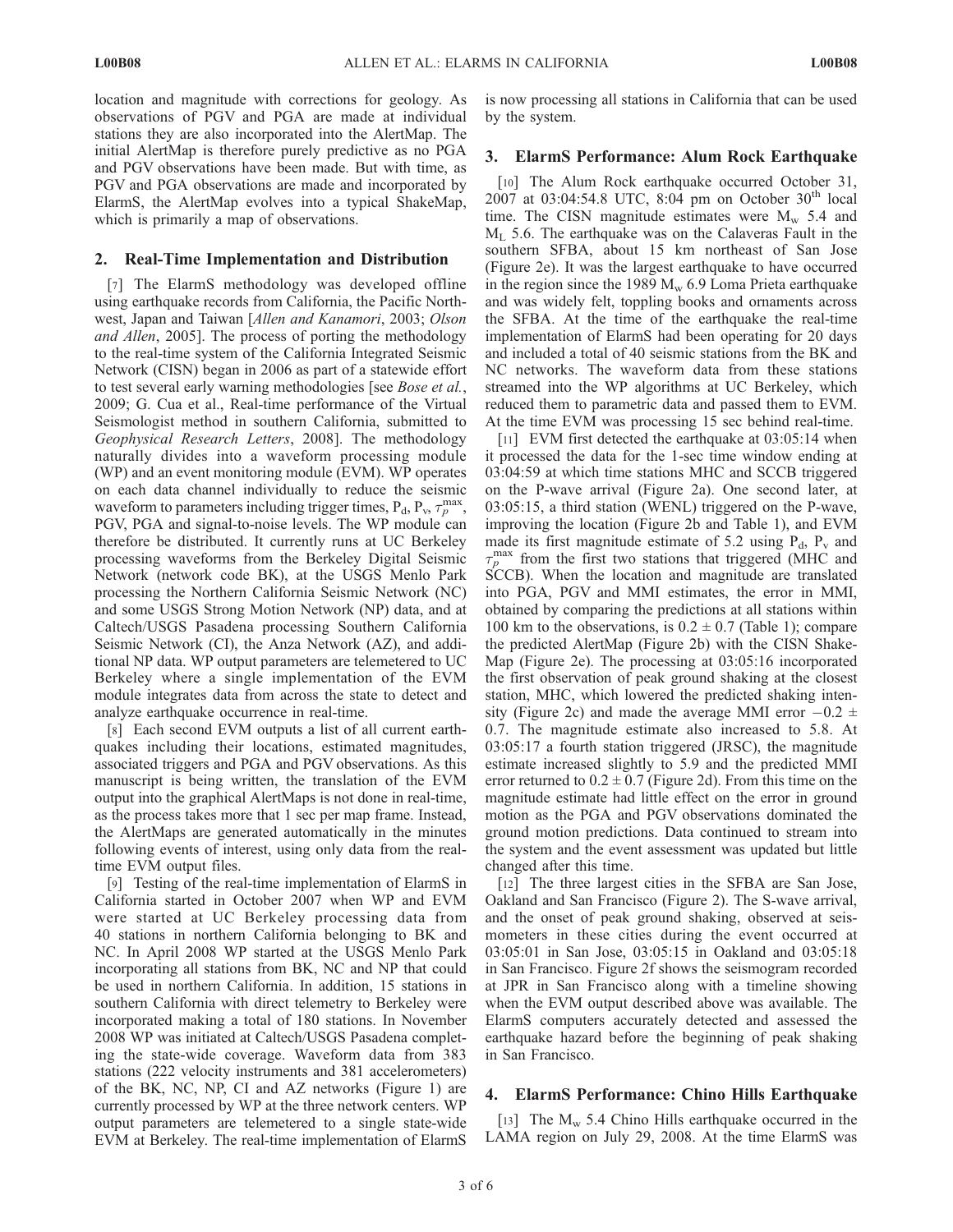

Figure 2. ElarmS real-time processing output for the 03:04:55 October 31, 2007 (UTC),  $M_w$  5.4 earthquake in the southern SFBA.  $(a-d)$  AlertMaps generated from the EVM output at  $03:05:14$ , 15, 16 and 17. The background color scale shows the predicted MMI at each point in time using the usual ShakeMap color scale (shown lower right). Seismic stations are normally white, grey when they have detected a P-wave trigger, black during the period of expected peak ground shaking, and colored according to the MMI scale once peak shaking has been observed. The star shows the earthquake location and the circles are the estimated warning time. Solid blue regions are ocean, faults are red and major roads are grey. (e) CISN ShakeMap for the event for comparison. (f) Seismic waveform from the north component of station JPN located in San Francisco. The time-line shows the time at which the EVM output for the four frames in Figures 2a–2d were generated with respect to the shaking in San Francisco. The predictions were made before the S-wave arrival and period of peak shaking in the city.

processing  $\sim$ 180 stations but only 15 from southern California. Transfer of the WP parameter data to EVM was also delayed by  $\sim$ 24 sec due to a technical problem. However, the processing of this event provides useful information about the accuracy of ElarmS information when there is a sparse station distribution; only 3 stations are within 100 km. When the first station triggers the magnitude estimate is 5.4 but the location is poor (located at the first station to trigger). located 36 km from the epicenter. With the second station trigger, 3 sec later, the magnitude estimate becomes 5.8 and

Table 1. ElarmS Estimates for the Alum Rock Earthquake and Times at Which They Were Available on the ElarmS Computers at UC **Berkeley**<sup>a</sup>

| Time<br>of<br>Estimate | Time<br>After<br>Earthquake<br>Origin | Number<br>of<br>Station<br>Triggers | Latitude | Longitude  | Location<br>Error<br>(km) | ElarmS<br>Magnitude | Predicted<br><b>MMI</b><br>Error | Predicted<br><b>PGA</b><br>Error | Predicted<br><b>PGV</b><br>Error |
|------------------------|---------------------------------------|-------------------------------------|----------|------------|---------------------------|---------------------|----------------------------------|----------------------------------|----------------------------------|
| 03:05:14               | $19 \text{ sec}$                      | $\gamma$                            | 37.3150  | $-121.751$ | 13.0                      |                     |                                  |                                  |                                  |
| 03:05:15               | $20 \text{ sec}$                      |                                     | 37.4049  | $-121.751$ | 3.8                       | 5.2                 | $0.2 \pm 0.7$                    | $0.3 \pm 0.5$                    | $0.2 \pm 0.4$                    |
| 03:05:16               | 21 sec                                |                                     | 37.4049  | $-121.751$ | 3.8                       | 5.8                 | $-0.2 \pm 0.7$                   | $0.1 \pm 0.5$                    | $0.2 \pm 0.4$                    |
| 03:05:17               | $22 \text{ sec}$                      | 4                                   | 37.4049  | $-121.808$ | 3.7                       | 5.9                 | $0.2 \pm 0.8$                    | $0.4 \pm 0.5$                    | $0.4 \pm 0.5$                    |
| 03:05:18               | $23 \text{ sec}$                      | 4                                   | 37.4049  | $-121.808$ | 3.7                       | 6.0                 | $0.2 \pm 0.8$                    | $0.4 \pm 0.5$                    | $0.4 \pm 0.5$                    |
| 03:05:19               | 24 sec                                | 4                                   | 37.4049  | $-121.808$ | 3.7                       | 6.0                 | $0.2 \pm 0.8$                    | $0.4 \pm 0.5$                    | $0.4 \pm 0.5$                    |
| 03:05:20               | $25 \text{ sec}$                      | 4                                   | 37.4049  | $-121.808$ | 3.7                       | 6.0                 | $0.1 \pm 0.8$                    | $0.3 \pm 0.5$                    | $0.1 \pm 0.5$                    |

a The MMI, PGA and PGV error columns show the average and standard deviation of the difference between the ElarmS prediction and the observation at stations within 100 km that had not yet observed peak shaking. For PGA and PGV the difference between the logarithms is used. The event parameters estimated by the CISN are: 03:05:55 on October 31, 2007 (UTC),  $M_w$  5.4,  $M_L$  5.6, 37.430°N and 121.780°W.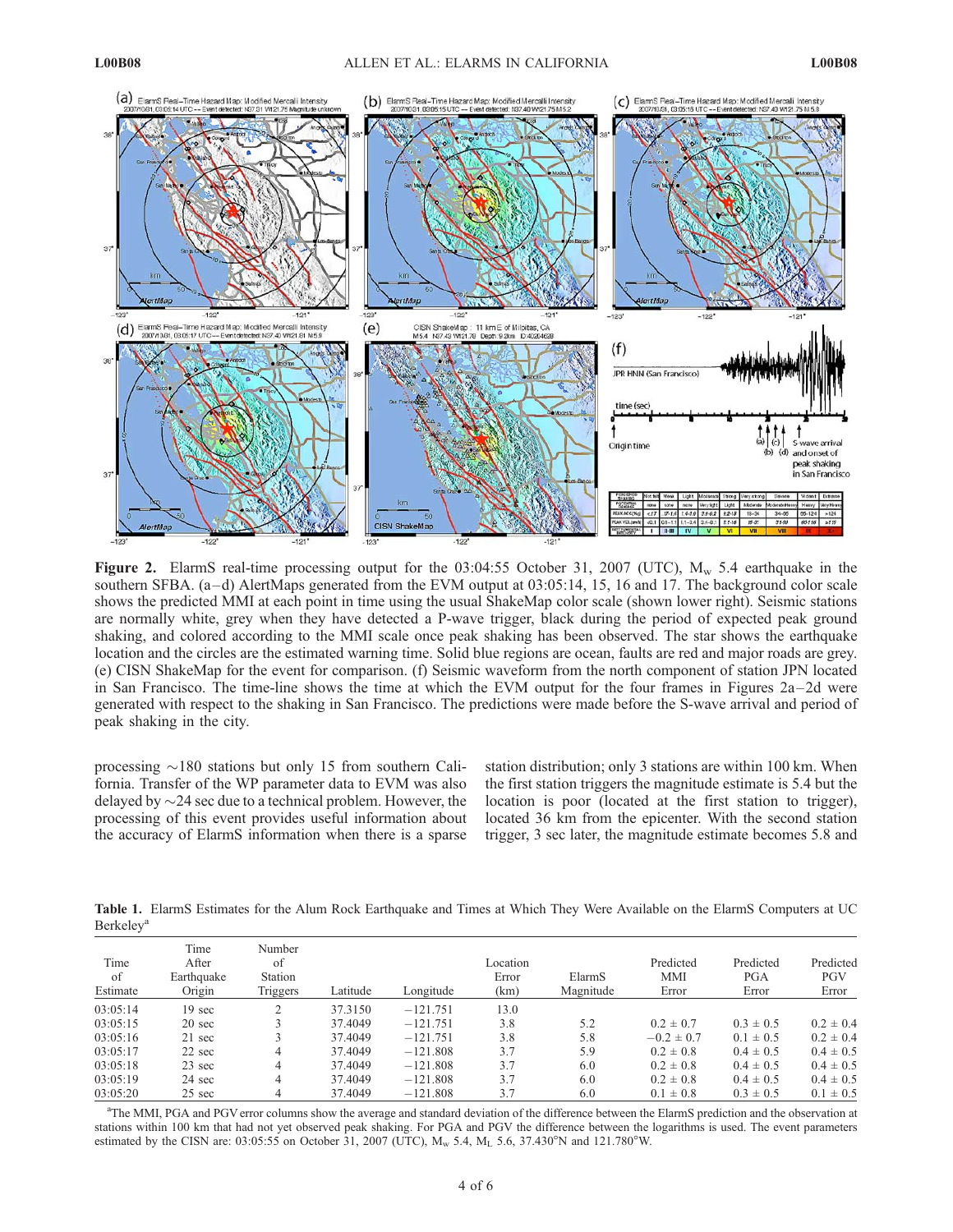the location error drops to 12 km. When the third station triggers 6 sec later the magnitude estimate becomes 5.5 and the location error is 6 km.

## 5. Network Latencies

[14] Every second required to telemeter data is a second reduction in warning time. Minimizing the time needed for data telemetry and processing is therefore an important aspect of a network-based early warning system. Figure 1 shows the current data latencies for ElarmS in California. The first cause of latency is the delay in getting data to the first shared memory region at its network processing site at UC Berkeley, Caltech/USGS Pasadena or USGS Menlo Park (Figure 1b). Most of this delay is due to packetization of data. Data loggers at each station wait until a data packet is full before sending it across the telemetry system. The smallest latencies are of  $1-2$  sec from data loggers used at some sites by NC and NP. They fill 1-sec packets before sending the data. More commonly, data loggers fill packets of a fixed, but configurable, byte size before sending the data. Depending on the compression rate these packets currently range from  $4-6$  sec of data. Modifications to the configuration of many could reduce the size of these packets reducing the overall latency. The actual telemetry (communication) delay at most sites most of the time is a fraction of a second, though packets can be delayed resulting in the long tail to the distribution. The median waveform data latencies are 2.0, 6.5, 6.6, 6.6 and 11.5 sec for NC, CI, BK, NP and AZ respectively. AZ has apparently longer latencies because AZ data is forwarded from Scripps to Caltech before it is processed by ElarmS. The median latency over all station channels is 6.5 sec.

[15] Once the waveform data has arrived at the first shared memory region at a network center, WP processes the data to determine parameters. Parameters from Caltech/ USGS Pasadena and USGS Menlo Park are then forwarded to UC Berkeley where they are incorporated into EVM as they arrive. Figure 1c shows the total latency in incorporating P-wave trigger times into the EVM output representing the current latency of the entire system. The median delay is 11.8 sec and the distribution has a positive-skew meaning that most frequent latency is in the  $9-10$  sec window but there is a long tail at higher latencies. The actual processing of data by WP and EVM each takes a fraction of a second. Most of this additional latency is therefore due to the process of moving data between the four shared memory regions at the various stages of processing (including between network centers).

#### 6. Discussion, Conclusion, and Outlook

[16] The two example earthquakes described above illustrate the real-time performance of ElarmS to date. This performance mirrors the automated offline ElarmS processing that has been underway in northern California since February 2006 [Wurman et al., 2007]. The grey box in Figure 1 delineates the region in northern California where ElarmS is able to detect earthquakes and assess hazard accurately. Outside the box and in northern California the station spacing is insufficient to locate events using the first few stations to trigger.

[17] The box in Figure 1 is subdivided by dashed grey lines separating the SFBA, where station density is greatest, from neighboring areas along the San Andreas Fault System. In this region ElarmS performance has been excellent as illustrated by the Alum Rock example. The system detects, locates and provides good ground shaking estimates within a few seconds. While ElarmS still detects, locates and generates good ground motion predictions in the regions to the north and south of the SFBA where the station density is lower, the delay is greater as it takes longer for P-waves to be detected by several stations. The performance in these two sub-regions of the grey box is similar to that for the Chino Hills earthquake described above which was detected by the real-time system while only 15 stations were being used in southern California.

[18] The high station-density SFBA region in Figure 1 is characterized by a station spacing of  $\leq 20$  km; the lowerdensity regions inside the grey box (Figure 1) to the north and south of the SFBA have stations spacing of  $20-100$  km. Outside the grey box (and in northern California) the spacing is  $>100$  km and the azimuthal coverage is poor. We have no assessment yet for southern California but expect similar behavior. We conclude that a two-dimensional grid of stations with a spacing of  $\sim$ 20 km or less is appropriate to provide early warning using ElarmS. A statewide early warning system will therefore benefit from densification of stations in earthquake source regions where the station coverage is currently greater than  $\sim$ 20 km.

[19] The state-wide real-time test of ElarmS has only just begun (November 2008) so there will undoubtedly be additional methodology development necessary to handle the myriad of technical issues that arise as a result of processing the  $\sim$ 15 billion observations per day that arrive with varying data latencies and various seismological and electronic sources of noise. In addition, further development is necessary to enhance system performance for large (M > 6.5) earthquakes and the warning latency needs to be reduced and minimized which can be done by improving the codes (currently 5 sec delay) and upgrading station hardware (currently 6.5 sec delay).

[20] Finally, now that the test early-warning system is operational and providing event information, it is time to start working with a small group of users in order to develop both the technical and sociological aspects of providing rapid real-time earthquake information. A variety of communication systems are available to provide warnings including the internet, wireless devices, cellphones, and public and private dedicated systems. This will perhaps be the greatest challenge for the seismology community: effectively communicating earthquake hazard information to the public so that it can be and is used to mitigate the impacts of future events in seconds.

[21] Acknowledgments. The real-time implementation and testing of ElarmS in California is part of a project by the California Integrated Seismic Network (CISN.org) to test several early warning methodologies in the state. In addition to the co-authors of this manuscript, the real-time testing of ElarmS has only been possible thanks to the contributions of M. Bose, E. Hauksson, T. Heaton and K. Solanki at Caltech; T. Jordan and P. Maechling at USC and SCEC; D. Given and D. Oppenheimer at the USGS; M. Zeleznik of Saya Systems; and G. Cua at the Swiss Seismological Service. The project is funded by the USGS through cooperative agreement 06HQAG0147. We also thank Yih-Min Wu and an anonymous reviewer for helpful comments.